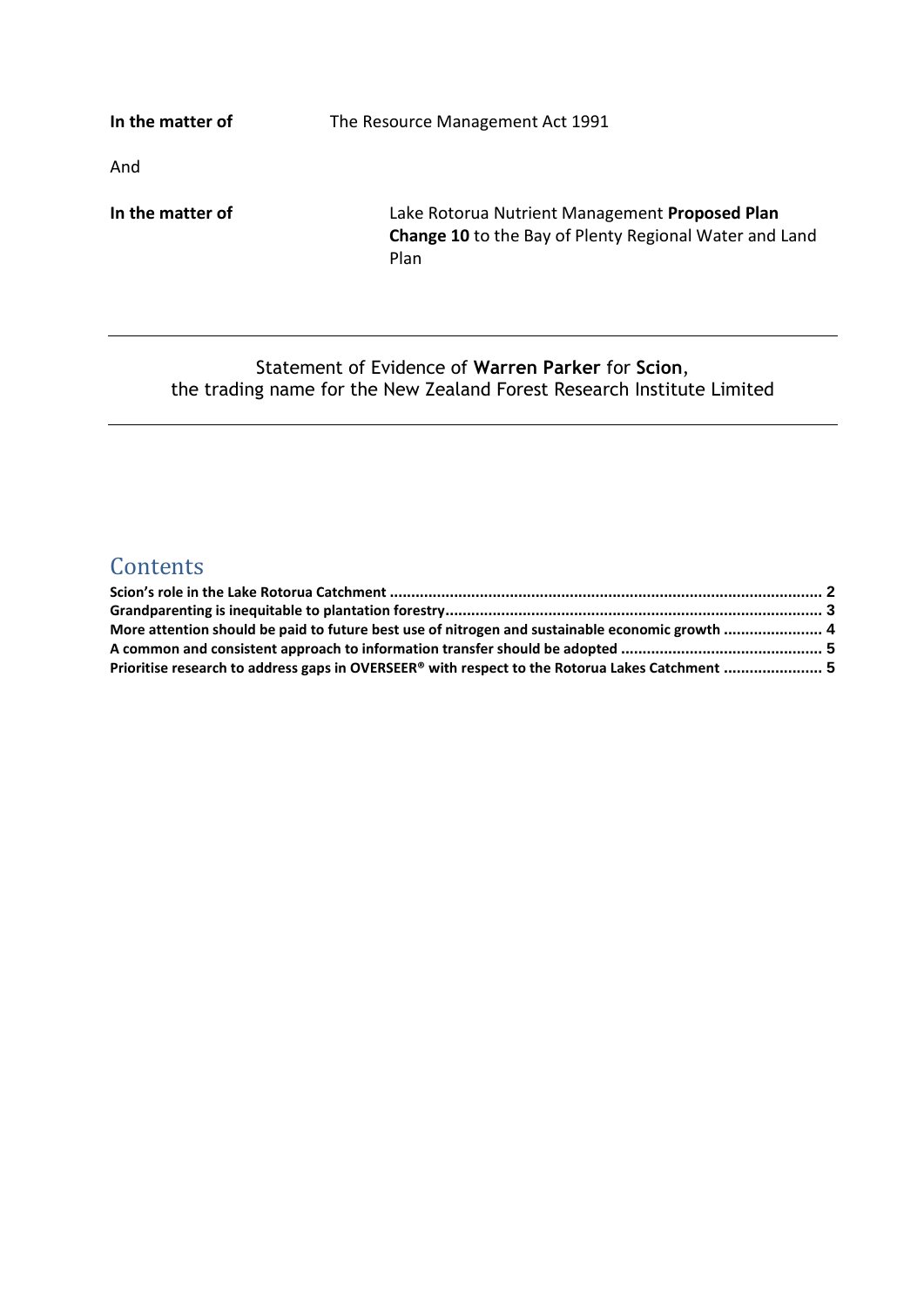#### **Qualifications and experience**

- 1. My full name is Warren James Parker.
- 2. My qualifications are BAgrSc (Hons I, Farm Management); MAgrSc (Hons I, Farm Management) and PhD (Animal Science). My work experience includes teaching and research in farm systems and agribusiness (18 years at Massey University); executive leadership at the Crown Research Institutes AgResearch, Landcare Research and Scion; and directorships of technology start-up and other companies. I was CEO of Landcare Research and Scion, each for 6 years. This diversity of roles across sectors - pastoral; conservation and environment, and forestry – has equipped me with skills in strategy formulation and execution, and knowledge and expertise in sectoral integration and value chain design. These senior leadership roles have also given me first-hand understanding of how to boost technology and practice transfer to and increase innovation within these sectors.
- 3. While I retired as CEO of Scion on 6 March 2017, the original submission (#71) was made whilst I was still in the role. I have the sanction of the new CEO, Dr Julian Elder to speak on behalf of Scion for this submission. Scion, a Crown Research Institute, has a core purpose *"To drive innovation and growth from New Zealand's forestry, wood product and wood derived materials and other biomaterial sectors, to create economic value and contribute to beneficial environmental and social outcomes for New Zealand".*

## **Scope of Evidence and Summary**

- 4. The scope of my evidence concerns the process of developing Proposed Plan Change 10 and how this will impact on the forest industry within the Rotorua Lakes Catchment. However, because Scion has a national responsibility with respect to the growth and development of the forest industry in New Zealand, I am mindful that the learnings from the procedures and rule setting for this catchment could be applied to districts administered under different regional authorities who are also having to address the issue of excess nitrogen entering some of their waterways. This is important because forest owners often have forests located in several local government jurisdictions and consistency nationally such as via national policy statements is helpful.
- 5. My evidence addresses the following subjects:
	- The inequity to forestry of the proposed grandparenting nitrogen allowances.
	- The importance of establishing a framework that encourages the development of a future lakes catchment economy with sustainable and economically efficient use of nitrogen and not simply focussed on rectifying the historical over use of nitrogen.
	- The importance of providing consistent, easily interpreted information to land owners (and the owners of enterprises on land) concerning nitrogen reduction which keeps both them and other community stakeholders well informed and engaged; and provides them with future planning certainty.
	- The need for research to target knowledge gaps in OVERSEER® and build a better understanding amongst stakeholders as to "how it works" in order that it can be applied with confidence across different land types and enterprises within the Rotorua Lakes Catchment.

# <span id="page-1-0"></span>**Scion's role in the Lake Rotorua Catchment**

6. Scion owns 114 hectare of land adjacent to the Whakarewarewa forest and approximately 500 metres from the shores of Lake Rotorua. This includes a 6.1 hectare research nursery and 40 hectares of different selection lines of plantation tree species in the Long Mile Area.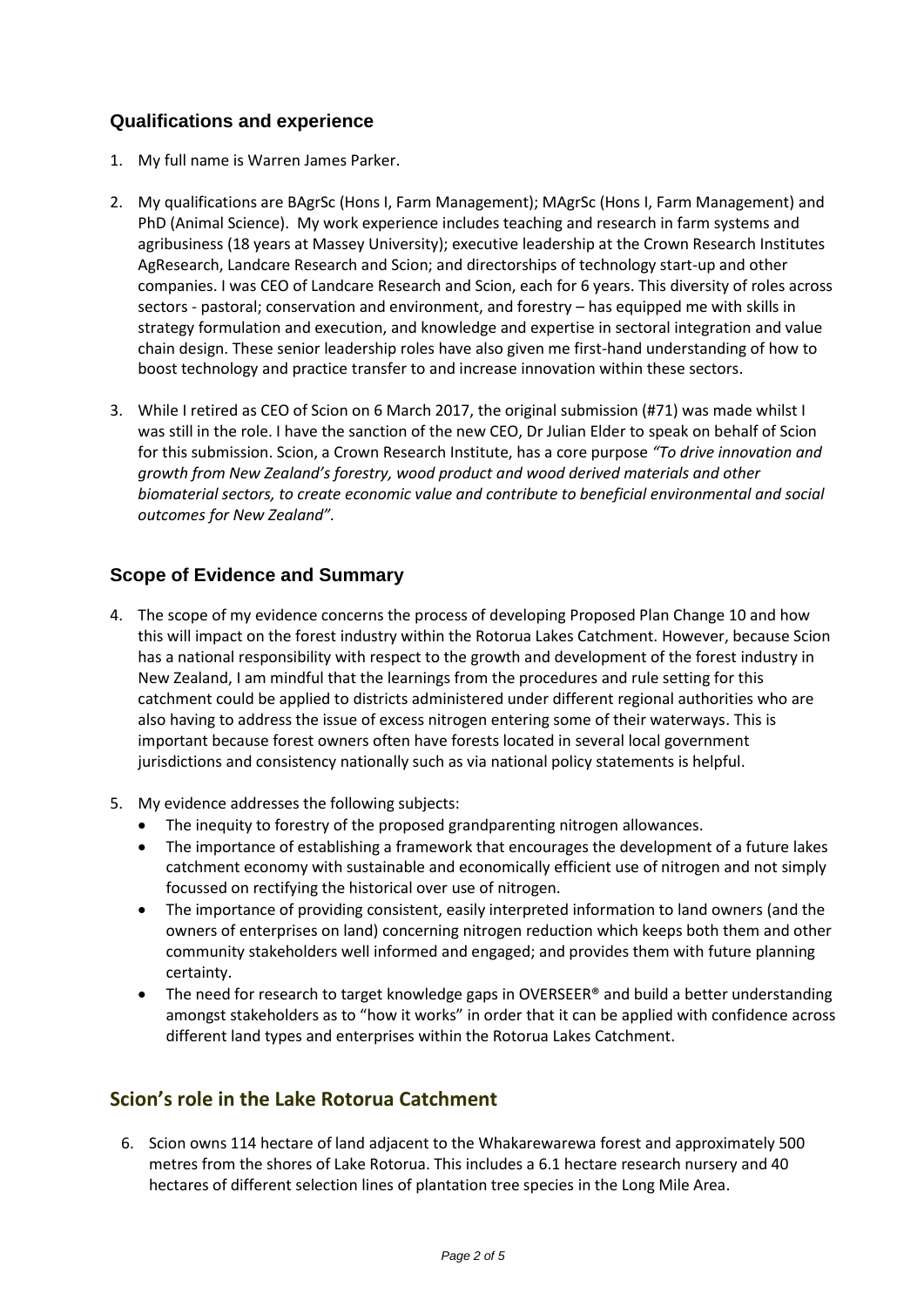7. Scion supports the objective of the proposed Plan Change 10 to limit the amount of nitrogen entering Lake Rotorua from land use and thereby restore the Trophic Level Index (TLI) of Lake Rotorua to a sustainable 4.2 provided - as Scion submitted and I restate below - those rules do not unfairly limit the options to increase the future productivity and economic contribution of plantation forestry in the Lake Rotorua Catchment.

#### <span id="page-2-0"></span>**Grandparenting is inequitable to plantation forestry**

- 8. The proposed allocations via grandparenting generate an inequity to plantation forestry (whether in established exotic or native tree species such as Manuka for honey production). The roots of this unfair and uneven treatment to the business of forestry are easy to identify – forestry is a very low "leacher" of nitrogen (3kg/ha/year) compared to other land use activities such as pastoral farming, yet it is to be restricted to its historic level into the future despite having played almost no role in the present excess flow of nitrogen into the Lake.
- 9. Further, this injustice to forest owners will increase into the future when the value of nitrogen is projected to increase, via two pathways: the opportunity cost of productivity gains foregone and the cost and difficulty of acquiring a consent to use additional nitrogen above the 3kg/ha/yr allowed (as described per Policy WL 4B of the Regional Water and Land Plan). Further, those with high allocations have potential to monetise this in the future by changing to a less intensive, low nitrogen input land use such as forestry. Forest owners have no such opportunity.
- 10. A similar inequity is imposed on Maori, as for example outlined by Central North Forestry iwi (CNI), who for various reasons (including time to taken to settle Treaty negotiations and the fragmented nature of their land holdings) have not been able to intensify their land use through the use of fertiliser.
- 11. The solution is to not grandparent such generous nitrogen allocations to the sectors that generated the problem in the first place. A more appropriate solution would be to match the ability to use land to the land's intrinsic use capability. As others have submitted, a natural capital approach would achieve this<sup>1</sup>.
- 12. Two considerations appear to have had undue influence on the present proposal: concerns about the impact of nitrogen allocations on the capital values of land particularly those where high levels of nitrogen input has occurred; and misunderstanding the overall economic returns to the district from high versus lower levels of nitrogen use.
- 13. These considerations are well-illustrated by the capital uplift that occurred when central North Island plantation forestry was converted to dairying (i.e. the land use change decision was not simply driven by measures of post-tax free operating cash flows or return on equity). As outlined by Monge et al. (2016) the conversion from forestry to dairy essentially privatised the capital gain to land owners whilst mostly socialising environmental costs<sup>2</sup> related to water quality and climate change. The fact that land use change to a more intensive nitrogen use continued to occur after rules to limit nitrogen leaching were advised is particularly egregious to forest owners (and Maori). As well, farm values reflect production output as reflected by land prices expressed in terms of

j

<sup>&</sup>lt;sup>1</sup> See for example, O'Brien, B. 2015. Allocation principles. Beef + Lamb New Zealand Environment Conference, accessed at<http://www.beeflambnz.com/farm/environment/environment-research/>

 $2$  Even with increased investment for on-farm assets for environmental management such as for dairy shed effluent this does not redress increased nitrogen leaching such as that from under cow urine patches.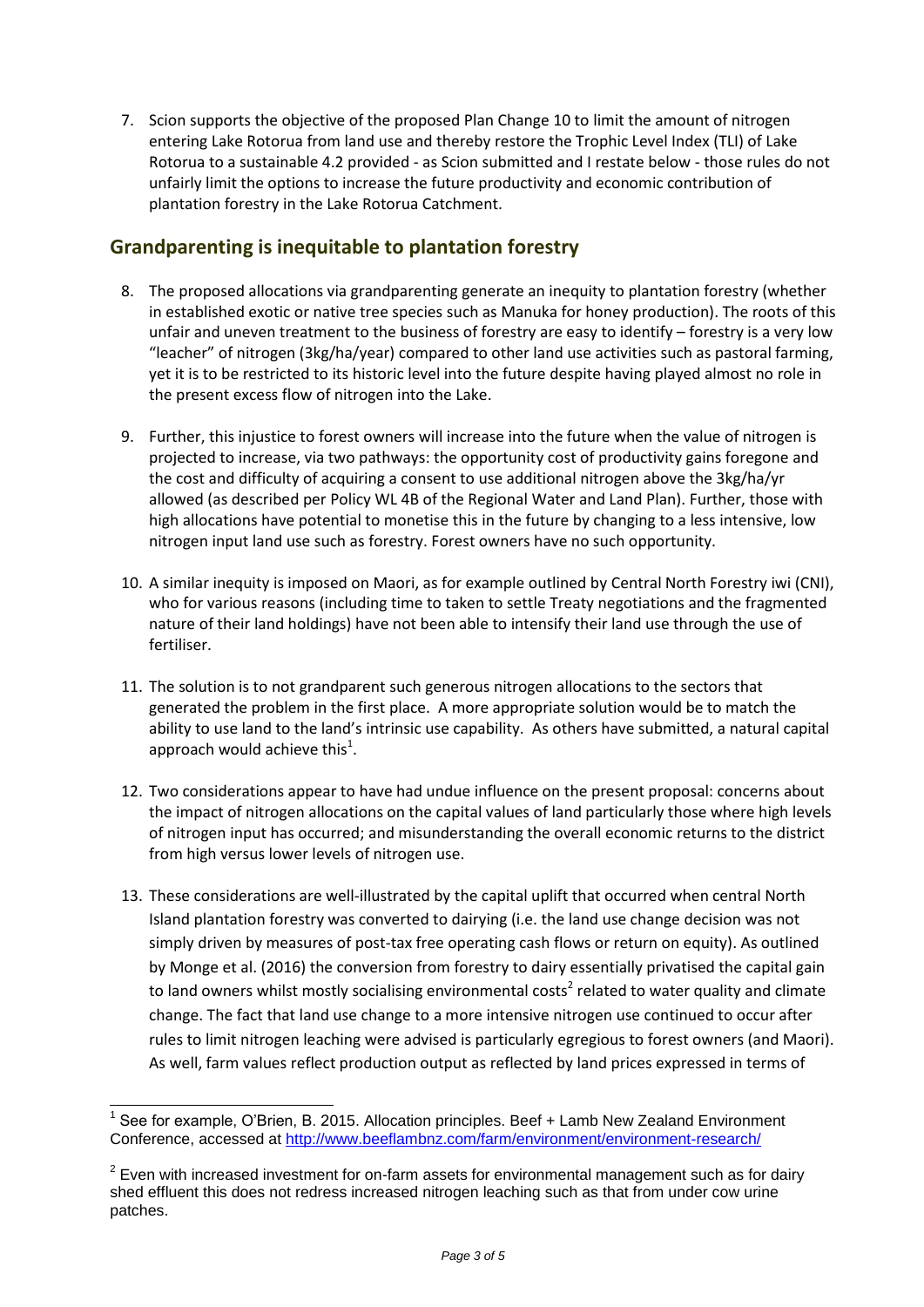\$/stock unit or \$/kg milk solid (MS). Whilst environmental limits are now a more prominent consideration in land purchase decisions, the above matters were not in Scion's view adequately considered during the consultation period for Rule 10.

14. This is why I observed in Scion's submission, *"Grandparenting of allowances, irrespective of the time of land use change to a higher discharge land use enterprise, together with the potential for land owners to now monetise NDAs at some future point in time is effectively a wealth transfer to those who caused the problem. Thus rather than "polluters paying" they are being rewarded*."

# <span id="page-3-0"></span>**More attention should be paid to future best use of nitrogen and sustainable economic growth**

- 15. Scion is also concerned that grandparenting gives insufficient emphasis to the future value of nitrogen. From an economic development perspective nitrogen is now a capped resource with different marginal economic returns for land use enterprises and urban waste disposal (e.g. the cost to rate payers could be lower by allocating more nitrogen to Rotorua city to accommodate population growth than to supporting land production activities). In particular, with respect to plantation forestry we know trees established on nitrogen deficient soils respond well to relatively small amounts of nitrogen at planting and after thinning operations<sup>3</sup>. As well it will be advantageous as carbon prices rise, for post-1990 plantation forests that qualify for Emissions Trading Scheme (ETS) NZU (carbon) payments, to increase tree growth rates.
- 16. Thus, while forest owners to date have generally not elected to use much nitrogen, as Davis<sup>4</sup> noted in a report for Environment Waikato on reducing nitrogen into the Lake Taupo catchment, this could change as the earnings from the products of trees – timber, wood fibre, bark, oils, chemicals - and via carbon sequestration increase. Here, it is important to note the Paris 21 Climate Agreement and the need for signatories to this, to meet National Determined Contributions (NDC) for greenhouse emissions (i.e. decarbonise their economies). The Agreement provides a large and positive economic driver for forestry. New Zealand's NDC target, which will be reviewed and likely increased at five yearly intervals<sup>5</sup>, is a 30% reduction below 2005 levels. The New Zealand ETS started 1 January 2008 and therefore its purposes were well known prior to consultation with stakeholders on Rule 10.
- 17. As I described in Scion's submission, *"It is not clear from the material provided that the future returns that could be generated from each incremental unit of nutrient or other water quality attribute has been estimated. For example, research evidence from Central North Island forests shows a forester adding modest amounts of Nitrogen to their estate at key points of the growing cycle could have a substantial total impact on forest productivity and thus returns to the owner and also the wider region."*

 $\overline{\phantom{a}}$  $3$  Davis, M. 2005. Nutrient losses from forestry in the Lake Taupo Catchment. <https://www.waikatoregion.govt.nz/assets/PageFiles/3596/tr05-37.pdf>

<sup>4</sup> *Ibid.*

 $<sup>5</sup>$  Parker, W. 2016. Paris climate agreement and current forest plantings don't add-up.</sup> [http://www.scionresearch.com/general/publications/scion-connections/previous-issues/past-issues](http://www.scionresearch.com/general/publications/scion-connections/previous-issues/past-issues-list/issue-19,-march-2016/paris-climate-agreement-and-current-forest-plantings-dont-add-up)[list/issue-19,-march-2016/paris-climate-agreement-and-current-forest-plantings-dont-add-up](http://www.scionresearch.com/general/publications/scion-connections/previous-issues/past-issues-list/issue-19,-march-2016/paris-climate-agreement-and-current-forest-plantings-dont-add-up)